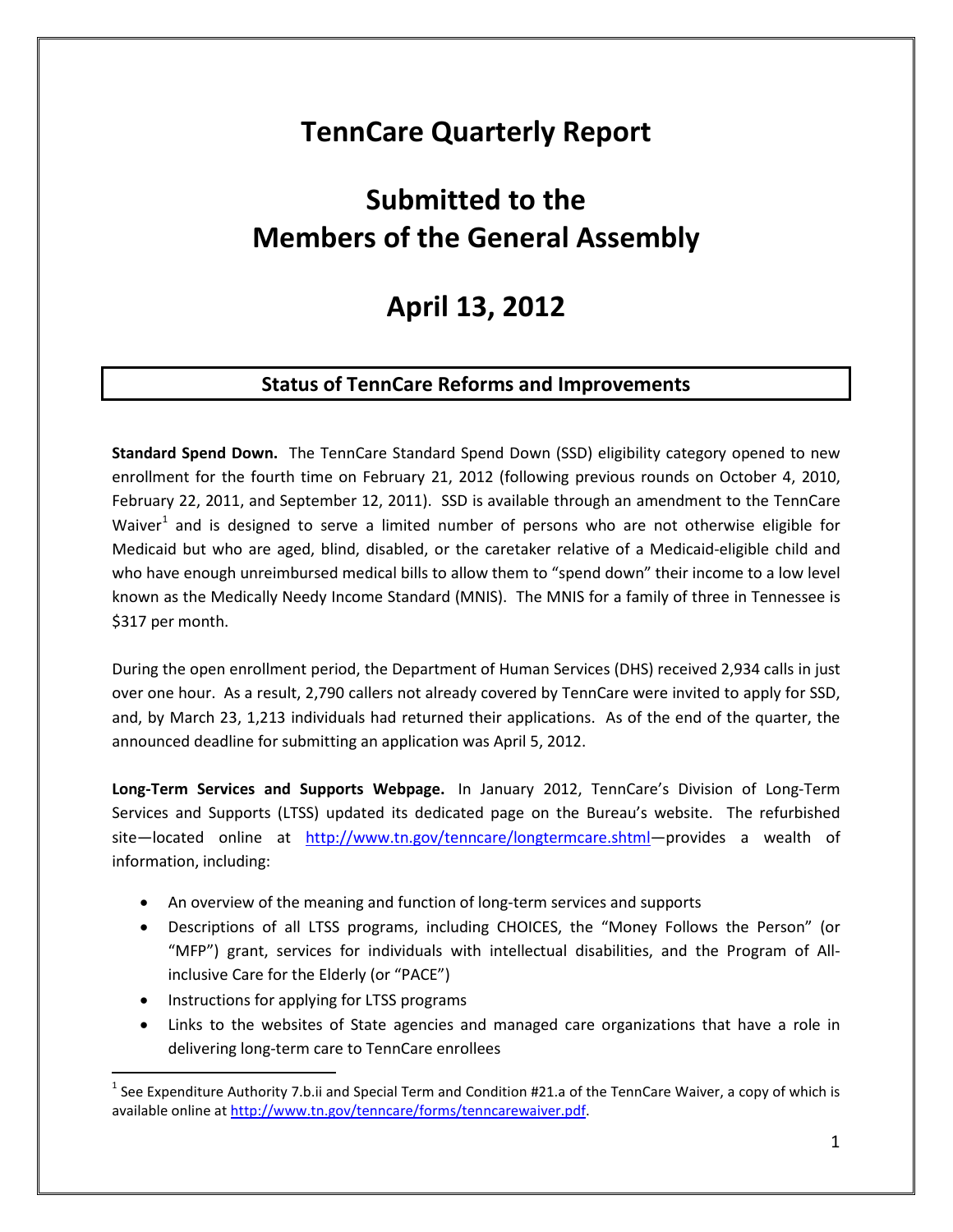• Contact information for TennCare's LTSS Division

As TennCare continues its efforts to rebalance long-term care toward increased use of home and community based services, the upgraded webpage is expected to serve an important function in delivering updates and furnishing resources to the public.

**Proposed Change in CHOICES Membership ("Amendment 14").** On March 1, 2012, TennCare asked permission from the Centers for Medicare and Medicaid Services (CMS) to open the "Interim CHOICES 3" category for CHOICES, TennCare's program of long-term services and supports for individuals who are elderly or physically disabled. The CHOICES 3 category will have no enrollment target and will be composed of persons who meet the State's Level of Care (LOC) criteria for Nursing Facility (NF) care today but who would not meet those criteria if they are revised. These individuals will be eligible for a package of home and community based services (HCBS), as well as all TennCare services. The purpose of opening the new category is to maximize the availability of HCBS while simultaneously complying with the "Maintenance of Effort" (MOE) requirements contained in the Affordable Care Act. Once the category is in place, persons who meet the criteria for NF care today would still have a "pathway to eligibility" when the LOC criteria are revised. The State's intention is to open the category on July 1, 2012, and close it on December 31, 2013, when the MOE requirements for adults expire.

TennCare projects that implementation of this measure would result in cost avoidance of nearly \$16 million in Fiscal Year 2012-2013. These savings would be achieved by placing greater emphasis on costeffective home and community based services within the Bureau's system of long-term services and supports.

**Proposed Removal of Cap on Hospital Payments ("Amendment 16").** On March 8, 2012, the Bureau notified the public of another proposal to be submitted to CMS. The purpose of Amendment #16 is to enable TennCare to take full advantage of the Medicaid Disproportionate Share Hospital (DSH) allotment appropriated to the State by Congress for Federal Fiscal Year 2012.

According to the Special Terms and Conditions of the TennCare Demonstration, certain payments made to hospitals by TennCare are subject to an annual cap of \$540 million. This cap was developed on the basis of the amount of DSH funding appropriated by Congress when the current Demonstration was approved. It will not be possible for the State to make use of the entire new DSH allotment appropriated by Congress and still stay within the cap.

Therefore, the State is proposing in Amendment #16 to reconfigure the current Special Terms and Conditions of the Demonstration so that the State will always have the capacity to make use of any DSH allotments made by Congress to Tennessee.

TennCare estimates that implementation of Amendment #16 will result in an increase in aggregate annual expenditures of up to \$28 million in State funds in the fiscal year. The State funds will be supported by revenues generated from the annual hospital assessment fee.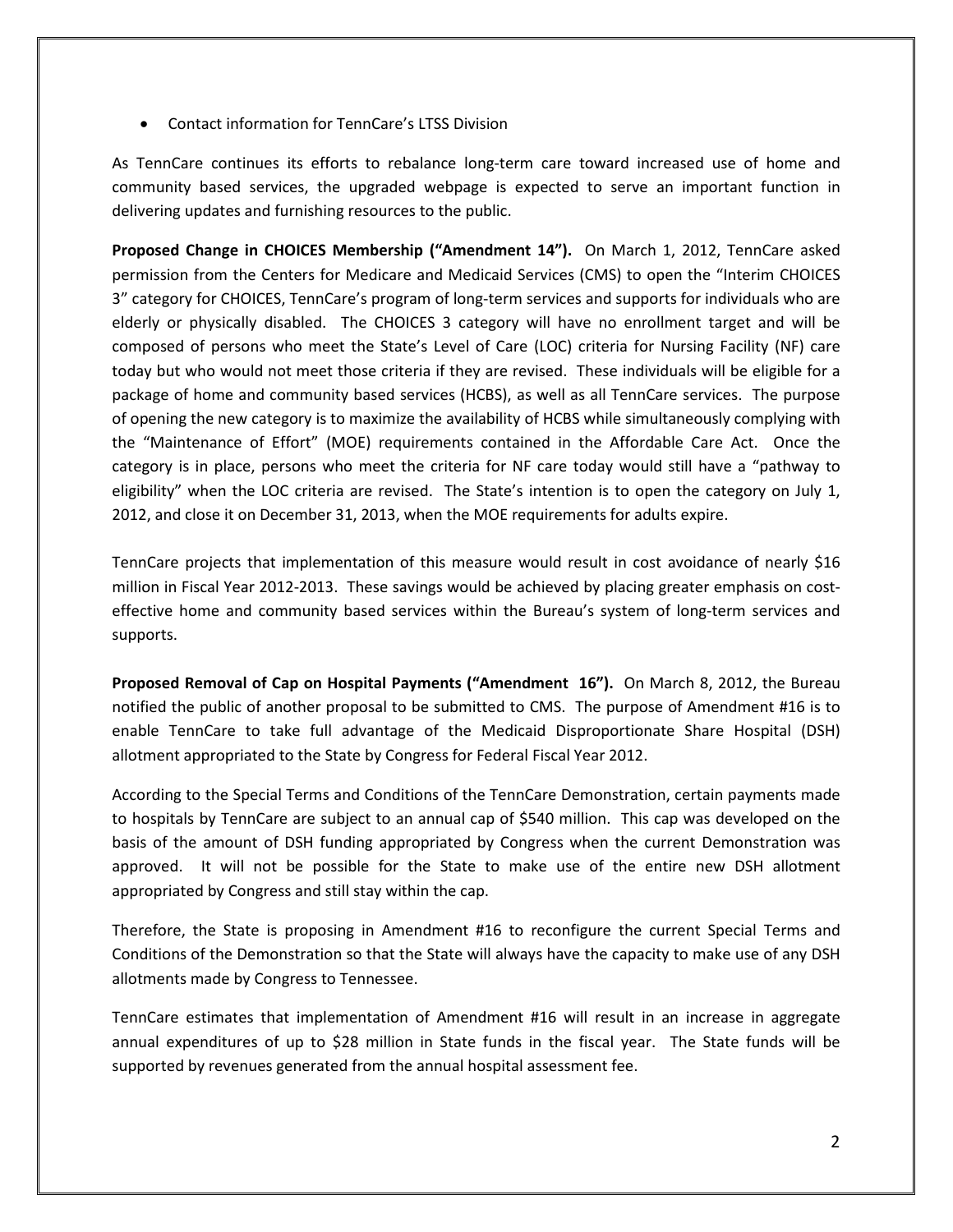The full text of the March 8 notice is available online at [http://www.tn.gov/tenncare/forms/amendment16.pdf.](http://www.tn.gov/tenncare/forms/amendment16.pdf)

*John B.* **Trial.** The *John B.* lawsuit addresses the adequacy of services provided by TennCare to children under the age of 21. *John B*. was a consent decree filed in 1998 that has been the subject of ongoing litigation since 2000. Shortly after assuming responsibility for the case last year, Judge Thomas A. Wiseman, Jr. issued a Case Management Order, which identified current substantial compliance with the requirements of the consent decree as the primary issue to be resolved at trial. The Order also provided a schedule for discovery and set a trial date of October 31, 2011. The trial began as scheduled and lasted exactly one month, concluding on November 30.

On February 14, 2012, almost 14 years to the day after the suit was filed, Judge Wiseman ruled that TennCare had successfully established its compliance with "all the binding provisions of the Consent Decree" and, consequently, that the consent decree was vacated and the case dismissed.<sup>[2](#page-2-0)</sup> In his 38page Memorandum Opinion, Judge Wiseman not only outlined in extensive detail all of the components of TennCare's early and periodic screening, diagnosis and treatment ("EPSDT") program for children including outreach efforts, screening, diagnosis and treatment, and monitoring and oversight—but also documented the manner in which the State had achieved "substantial compliance with virtually every operative paragraph of the Consent Decree."<sup>[3](#page-2-1)</sup> In addition, the Plaintiffs and Defendants alike were praised for presenting proof in a manner that was both "highly professional" and "completely devoid of acrimony."[4](#page-2-2)

On March 9, 2012, the Plaintiffs filed a Notice of Appeal with the United States Court of Appeals for the Sixth Circuit.

**Incentives for Providers to Use Electronic Health Records.** The Electronic Health Record (EHR) Incentive Program makes first-year payments to Medicaid providers<sup>[5](#page-2-3)</sup> who have adopted, implemented, or upgraded to certified EHR technology capable of meeting "meaningful use" (i.e., use that is measurable in both quantity and quality) standards. TennCare administers Tennessee's Medicaid EHR program, the vast majority of funding for which is provided by the federal government.<sup>[6](#page-2-4)</sup> During the January-March quarter, TennCare continued to distribute first-year payments, while simultaneously finalizing the attestation process through which providers may earn second-year payments.

<span id="page-2-0"></span> $2$  John B. v. Emkes. U.S. District Court for the Middle District of Tennessee at Nashville. Order, pages 1-2. February 14, 2012.

<span id="page-2-1"></span><sup>&</sup>lt;sup>3</sup> John B. v. Emkes. U.S. District Court for the Middle District of Tennessee at Nashville. Memorandum Opinion, page 24. February 14, 2012.<br><sup>4</sup> Ibid, page 38.

<span id="page-2-2"></span>

<span id="page-2-3"></span><sup>5</sup> CMS allows two types of providers to participate in the Medicaid EHR Incentive Program: medical professionals (physicians, nurse practitioners, certified nurse midwives, dentists, and certain kinds of physician assistants) and hospitals (acute care hospitals, critical access hospitals, and children's hospitals).<br><sup>6</sup> The federal government covers 90% of administrative costs and 100% of the incentive payments.

<span id="page-2-4"></span>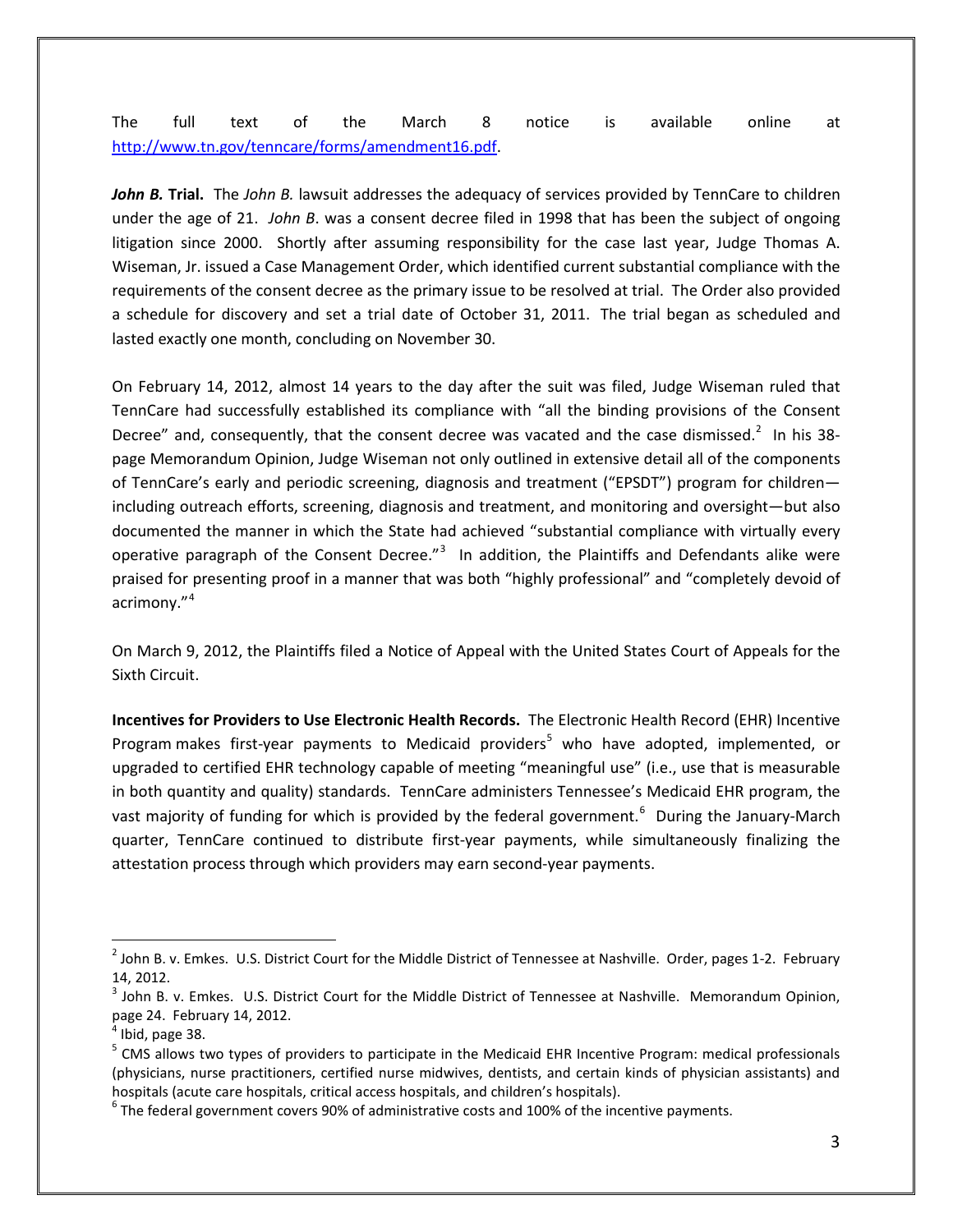Building on the substantial accomplishments achieved during calendar year 2011, the Bureau opened calendar year 2012 at an even brisker pace. From January through March 2012, TennCare issued over \$26 million of EHR payments to a total of 568 providers, including 289 physicians, 206 nurse practitioners, 28 pediatricians, 19 hospitals, 16 dentists, 8 certified nurse midwives, and 2 physician assistants. Given that the total amount of payments issued to providers from May through December 2011 was approximately \$22 million, the momentum of the program appears to be accelerating. This progress is attributable in no small part to TennCare's ever evolving communications network related to the EHR program, some facets of which are a dedicated webpage (the introductory segment of which is located at [http://www.tn.gov/tenncare/ehr\\_intro.shtml\)](http://www.tn.gov/tenncare/ehr_intro.shtml), newsletters distributed by the Bureau's EHR ListServ (subscriptions to which are available at [http://www.tn.gov/tenncare/medicaidhitemail.html\)](http://www.tn.gov/tenncare/medicaidhitemail.html), and the TennCare Provider Incentive Payment Program ("PIPP") portal that became operational in November 2011.

As the quarter concluded, TennCare made final preparations for the next phase of the program. In early April 2012, the Bureau was to open the attestation process for second-year payments to providers who had adopted, implemented, or upgraded to certified EHR technology during 2011, and who had made meaningful use of the technology from January 1 through March 30, 2012. By the end of March, therefore, a new attestation web portal was being put in place to enable providers to complete this process online. In addition, because the criteria for determining whether meaningful use has been achieved are highly technical, TennCare posted an overview of the subject on its website at [http://www.tn.gov/tenncare/mu.shtml.](http://www.tn.gov/tenncare/mu.shtml) The site offers a wealth of information and resources to providers—whether eligible professionals or eligible hospitals—engaged in attestation.

**Award for Chief Financial Officer.** At its recent President's Dinner, the Tennessee Primary Care Association (TPCA) gave TennCare Chief Financial Officer Casey Dungan the William V. Corr Award of Excellence. This honor recognizes "outstanding leadership resulting in health policy development or innovative program implementation in Tennessee."[7](#page-3-0)

TPCA's stated goal is "maximizing access to health services for all Tennesseans with emphasis on the working poor, the uninsured, TennCare patients, and others most in need."<sup>[8](#page-3-1)</sup> In bestowing the Corr Award on Dungan, TPCA recognized the work that Casey had done with the Prospective Payment System workgroup to streamline TennCare's reimbursement policies.

Dungan, who joined TennCare in 2006, has degrees from Duke University and the University of Georgia. His duties as the Bureau's Chief Financial Officer began on October 1, 2011, following terms as a budget analyst and the Deputy CFO.

**Recognition of Executive Staff Members.** On March 20, 2012, the March of Dimes and its advocacy partner the Tennessee Initiative for Perinatal Quality Care (TIPQC) honored three members of

<span id="page-3-1"></span>

<span id="page-3-0"></span> $<sup>7</sup>$  This and additional information about the award is available on TPCA's website at</sup> [http://www.tnpca.org/displaycommon.cfm?an=1&subarticlenbr=133.](http://www.tnpca.org/displaycommon.cfm?an=1&subarticlenbr=133)<br><sup>8</sup> See TPCA's "Our History" page, located online at

[http://www.tnpca.org/displaycommon.cfm?an=1&subarticlenbr=38.](http://www.tnpca.org/displaycommon.cfm?an=1&subarticlenbr=38)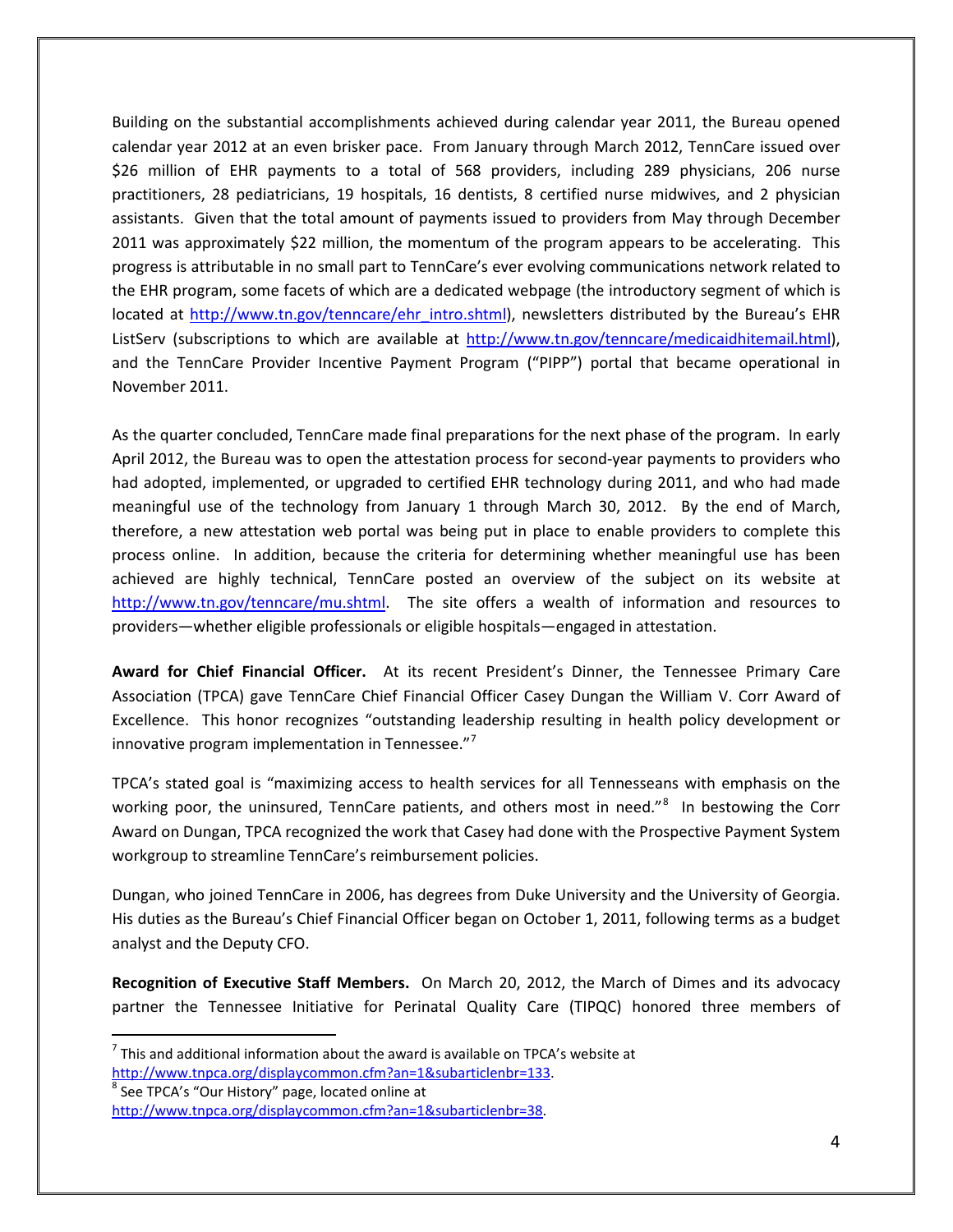TennCare's executive staff. At the Healthy Babies Legislative Reception, Director Darin Gordon, Chief Medical Officer Wendy Long, and Medical Director Jeanne James were recognized for their "work to protect women and babies."

The mission of the Tennessee Chapter of the March of Dimes is to "improve the health of babies by preventing birth defects, premature birth and infant mortality,"<sup>[9](#page-4-0)</sup> while TIPQC strives to "improve health outcomes for mothers and infants in Tennessee."<sup>[10](#page-4-1)</sup>

**Essential Access Hospital (EAH) Payments.** The TennCare Bureau continued to make Essential Access Hospital payments during this period. Essential Access Hospital payments are payments from a pool of \$100 million (\$34,220,000 in State dollars) appropriated by the General Assembly and funded by the hospital assessment fee.

The methodology for distributing these funds specifically considers each hospital's relative contribution to providing services to TennCare members, while also acknowledging differences in payer mix and hospitals' relative ability to make up TennCare losses. Data from the Hospital Joint Annual Report is used to determine hospitals' eligibility for these payments. Eligibility is determined each quarter based on each hospital's participation in TennCare. In order to receive a payment for the quarter, a hospital must be a contracted provider with TennCare Select and at least one other Managed Care Organization (MCO), and it must have contracted with TennCare Select for the entire quarter that the payment represents. Excluded from the Essential Access Hospital payments are Critical Access Hospitals, which receive cost-based reimbursement from the TennCare program and, therefore, do not have unreimbursed TennCare costs, and the five State mental health institutes.

The Essential Access Hospital payments for the third quarter of State Fiscal Year 2012 are shown in the table below.

|                                           |                          | <b>EAH Third Quarter FY</b> |
|-------------------------------------------|--------------------------|-----------------------------|
| <b>Hospital Name</b>                      | County                   | 2012                        |
| Regional Medical Center at Memphis        | Shelby County            | \$3,918,611                 |
| <b>Erlanger Medical Center</b>            | <b>Hamilton County</b>   | \$2,815,559                 |
| Vanderbilt University Hospital            | Davidson County          | \$2,471,141                 |
| University of Tennessee Memorial Hospital | <b>Knox County</b>       | \$1,369,701                 |
| Johnson City Medical Center (with         |                          |                             |
| Woodridge)                                | <b>Washington County</b> | \$1,173,395                 |
| LeBonheur Children's Medical Center       | <b>Shelby County</b>     | \$768,520                   |
| Metro Nashville General Hospital          | Davidson County          | \$751,593                   |

### **Essential Access Hospital Payments for the Quarter**

<span id="page-4-0"></span><sup>&</sup>lt;sup>9</sup> See the organization's "Mission Programs" page, which is located at

<span id="page-4-1"></span>[http://www.marchofdimes.com/tennessee/4727.asp.](http://www.marchofdimes.com/tennessee/4727.asp)<br><sup>10</sup> TIPQC's full mission statement, as well as more information about the organization, is available online at [http://www.tipqc.org/.](http://www.tipqc.org/)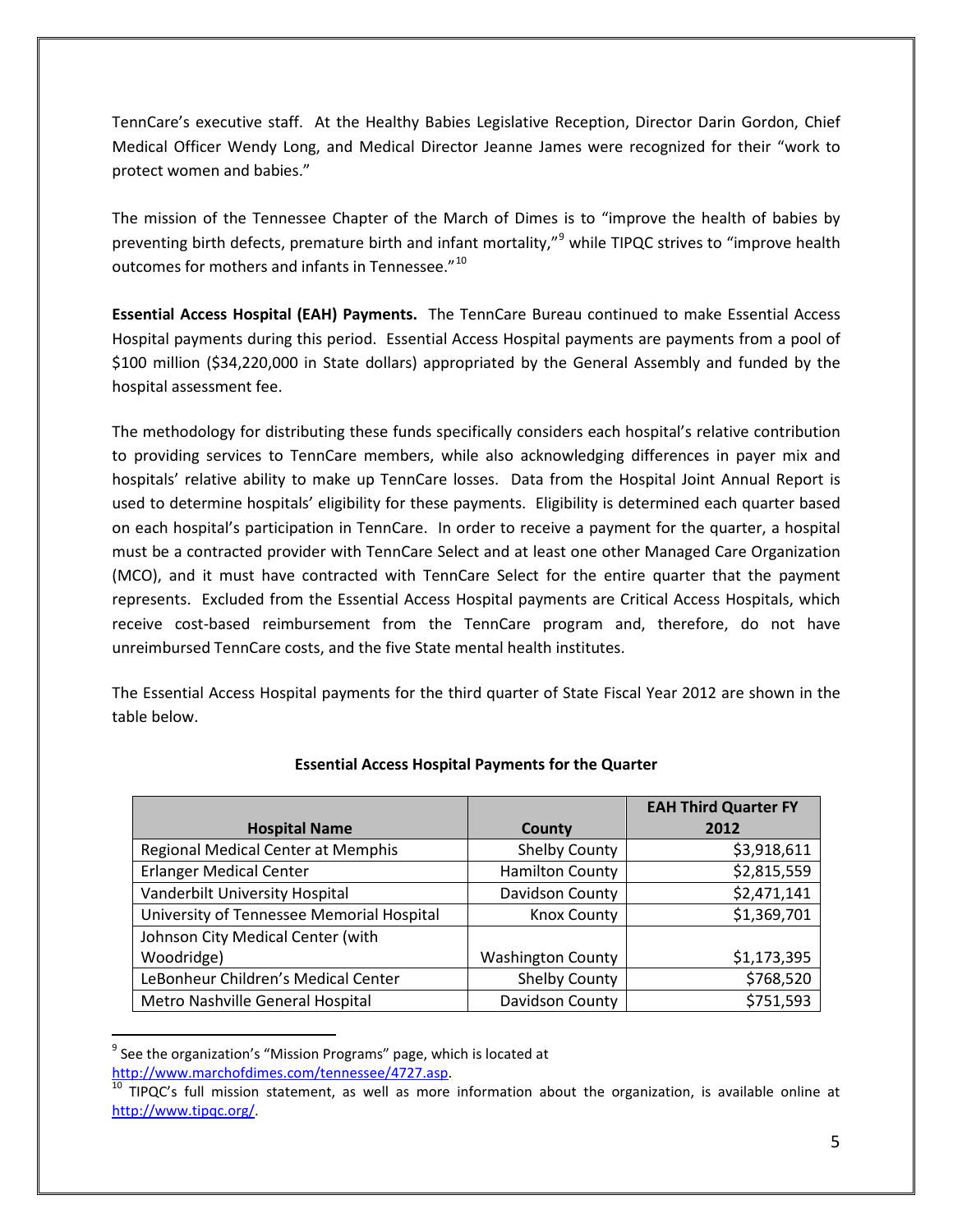|                                            |                          | <b>EAH Third Quarter FY</b> |
|--------------------------------------------|--------------------------|-----------------------------|
| <b>Hospital Name</b>                       | County                   | 2012                        |
| Jackson - Madison County General Hospital  | <b>Madison County</b>    | \$630,757                   |
| Methodist Healthcare - South               | <b>Shelby County</b>     | \$567,179                   |
| Parkridge Medical Center (with Parkridge   |                          |                             |
| Valley)                                    | <b>Hamilton County</b>   | \$497,192                   |
| East Tennessee Children's Hospital         | <b>Knox County</b>       | \$481,480                   |
| Parkwest Medical Center (with Peninsula)   | <b>Knox County</b>       | \$442,401                   |
| Methodist University Healthcare            | <b>Shelby County</b>     | \$408,488                   |
| Saint Jude Children's Research Hospital    | <b>Shelby County</b>     | \$345,034                   |
| <b>Centennial Medical Center</b>           | Davidson County          | \$304,488                   |
| Saint Francis Hospital                     | <b>Shelby County</b>     | \$298,022                   |
| <b>Delta Medical Center</b>                | <b>Shelby County</b>     | \$273,699                   |
| <b>University Medical Center</b>           | <b>Wilson County</b>     | \$249,878                   |
| Skyline Medical Center (with Madison       |                          |                             |
| Campus)                                    | Davidson County          | \$249,155                   |
| Wellmont Holston Valley Medical Center     | <b>Sullivan County</b>   | \$244,410                   |
| Maury Regional Hospital                    | <b>Maury County</b>      | \$242,257                   |
| <b>Mercy Medical Center</b>                | Knox County              | \$238,950                   |
| Pathways of Tennessee                      | <b>Madison County</b>    | \$222,372                   |
| Fort Sanders Regional Medical Center       | <b>Knox County</b>       | \$213,117                   |
| Ridgeview Psychiatric Hospital and Center  | <b>Anderson County</b>   | \$199,927                   |
| Middle Tennessee Medical Center            | <b>Rutherford County</b> | \$177,312                   |
| Methodist Healthcare - North               | <b>Shelby County</b>     | \$174,868                   |
|                                            | Montgomery               |                             |
| <b>Gateway Medical Center</b>              | County                   | \$173,520                   |
| Cookeville Regional Medical Center         | <b>Putnam County</b>     | \$171,153                   |
| <b>Baptist Hospital</b>                    | Davidson County          | \$171,065                   |
| Wellmont Bristol Regional Medical Center   | <b>Sullivan County</b>   | \$169,781                   |
| <b>Skyridge Medical Center</b>             | <b>Bradley County</b>    | \$161,171                   |
| <b>Baptist Memorial Hospital for Women</b> | <b>Shelby County</b>     | \$144,904                   |
| Parkridge East Hospital                    | <b>Hamilton County</b>   | \$144,815                   |
| Morristown - Hamblen Healthcare System     | Hamblen County           | \$139,812                   |
| NorthCrest Medical Center                  | <b>Robertson County</b>  | \$139,054                   |
| <b>Summit Medical Center</b>               | Davidson County          | \$126,383                   |
| Regional Hospital of Jackson               | <b>Madison County</b>    | \$115,342                   |
| LeConte Medical Center                     | Sevier County            | \$113,715                   |
| <b>Sweetwater Hospital Association</b>     | Monroe County            | \$113,290                   |
| Sumner Regional Medical Center             | <b>Sumner County</b>     | \$112,687                   |
| <b>StoneCrest Medical Center</b>           | <b>Rutherford County</b> | \$110,156                   |
| <b>Baptist Hospital of Cocke County</b>    | Cocke County             | \$110,053                   |
| <b>Dyersburg Regional Medical Center</b>   | <b>Dyer County</b>       | \$109,390                   |
| Methodist Medical Center of Oak Ridge      | Anderson County          | \$106,850                   |
| Southern Hills Medical Center              | Davidson County          | \$106,607                   |
| Baptist Memorial Hospital - Tipton         | <b>Tipton County</b>     | \$106,255                   |
| <b>Horizon Medical Center</b>              | Dickson County           | \$103,811                   |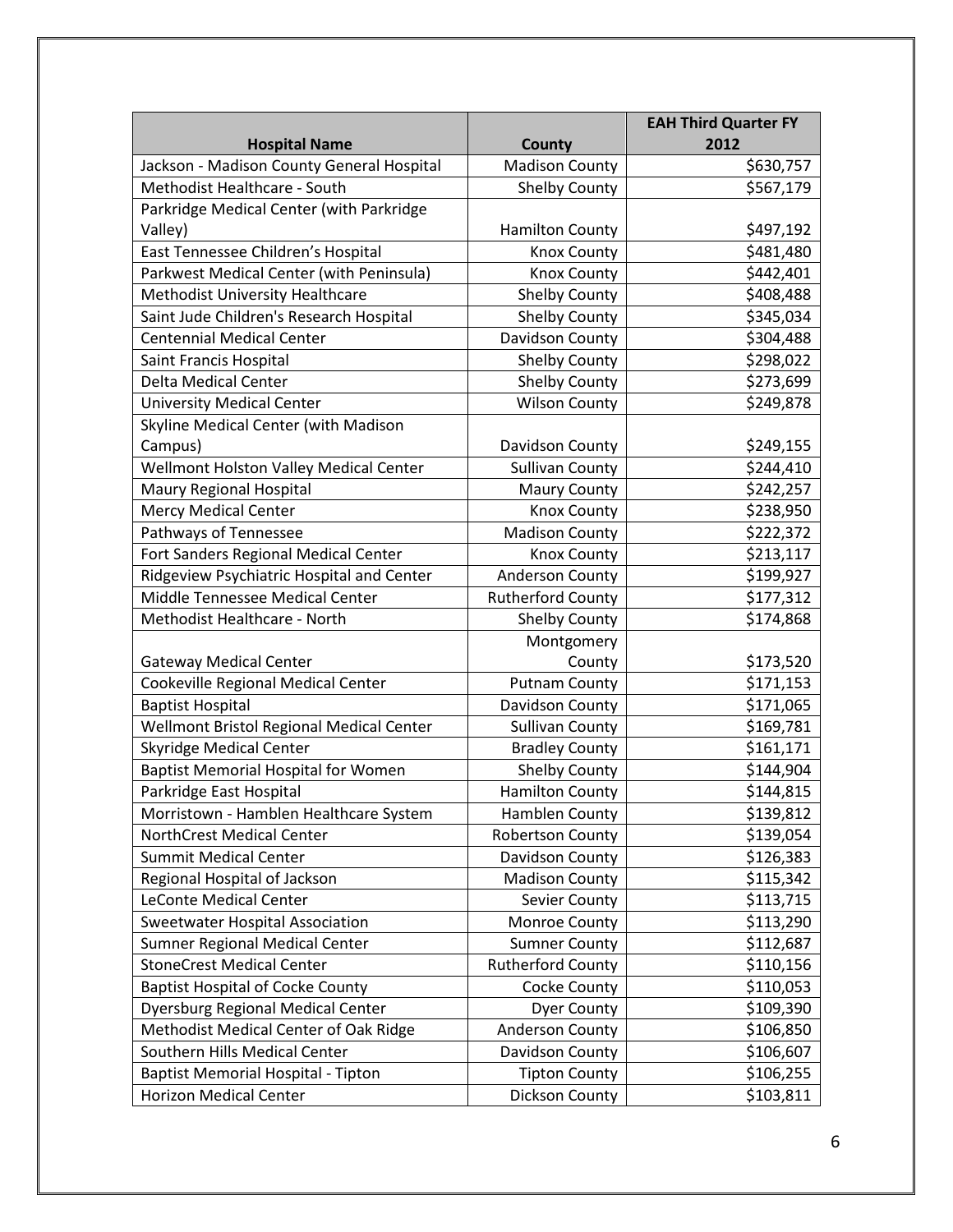|                                           |                          | <b>EAH Third Quarter FY</b> |
|-------------------------------------------|--------------------------|-----------------------------|
| <b>Hospital Name</b>                      | <b>County</b>            | 2012                        |
| <b>Blount Memorial Hospital</b>           | <b>Blount County</b>     | \$103,801                   |
| <b>United Regional Medical Center</b>     | Coffee County            | \$98,623                    |
| Saint Mary's Medical Center of Campbell   |                          |                             |
| County                                    | Campbell County          | \$98,351                    |
| Takoma Regional Hospital                  | <b>Greene County</b>     | \$84,088                    |
| Harton Regional Medical Center            | Coffee County            | \$84,015                    |
| Jellico Community Hospital                | Campbell County          | \$83,928                    |
| <b>Hendersonville Medical Center</b>      | <b>Sumner County</b>     | \$83,885                    |
| <b>Sycamore Shoals Hospital</b>           | <b>Carter County</b>     | \$81,178                    |
| <b>Community Behavioral Health</b>        | <b>Shelby County</b>     | \$77,701                    |
| <b>Athens Regional Medical Center</b>     | <b>McMinn County</b>     | \$72,868                    |
| Lakeway Regional Hospital                 | Hamblen County           | \$71,774                    |
| <b>Hardin Medical Center</b>              | <b>Hardin County</b>     | \$71,737                    |
| <b>Heritage Medical Center</b>            | <b>Bedford County</b>    | \$70,122                    |
| Henry County Medical Center               | <b>Henry County</b>      | \$69,531                    |
| Indian Path Medical Center                | <b>Sullivan County</b>   | \$68,522                    |
| Crockett Hospital                         | Lawrence County          | \$64,484                    |
| Saint Mary's Jefferson Memorial Hospital  | Jefferson County         | \$61,910                    |
| River Park Hospital                       | <b>Warren County</b>     | \$61,016                    |
| Humboldt General Hospital                 | <b>Gibson County</b>     | \$60,755                    |
| Southern Tennessee Medical Center         | Franklin County          | \$59,347                    |
| <b>Grandview Medical Center</b>           | <b>Marion County</b>     | \$58,710                    |
| <b>Bolivar General Hospital</b>           | Hardeman County          | \$58,263                    |
| <b>Claiborne County Hospital</b>          | Claiborne County         | \$58,010                    |
| <b>Lincoln Medical Center</b>             | <b>Lincoln County</b>    | \$56,893                    |
| Wellmont Hawkins County Memorial Hospital | <b>Hawkins County</b>    | \$53,605                    |
| Baptist Memorial Hospital - Union City    | <b>Obion County</b>      | \$52,893                    |
| Jamestown Regional Medical Center         | <b>Fentress County</b>   | \$50,293                    |
| <b>Roane Medical Center</b>               | Roane County             | \$48,738                    |
| Hillside Hospital                         | <b>Giles County</b>      | \$47,564                    |
| Skyridge Medical Center - West            | <b>Bradley County</b>    | \$46,619                    |
| Riverview Regional Medical Center - North | Smith County             | \$41,536                    |
| Livingston Regional Hospital              | <b>Overton County</b>    | \$41,506                    |
| <b>Volunteer Community Hospital</b>       | <b>Weakley County</b>    | \$38,195                    |
| Methodist Healthcare - Fayette            | <b>Fayette County</b>    | \$35,737                    |
| McKenzie Regional Hospital                | <b>Carroll County</b>    | \$34,407                    |
| <b>Wayne Medical Center</b>               | <b>Wayne County</b>      | \$32,724                    |
| <b>McNairy Regional Hospital</b>          | <b>McNairy County</b>    | \$29,037                    |
| Henderson County Community Hospital       | <b>Henderson County</b>  | \$28,381                    |
| Haywood Park Community Hospital           | Haywood County           | \$26,979                    |
| Baptist Memorial Hospital - Huntingdon    | <b>Carroll County</b>    | \$26,526                    |
| Erlanger East Hospital                    | <b>Hamilton County</b>   | \$24,153                    |
| <b>Gibson General Hospital</b>            | <b>Gibson County</b>     | \$23,949                    |
| Johnson City Specialty Hospital           | <b>Washington County</b> | \$21,465                    |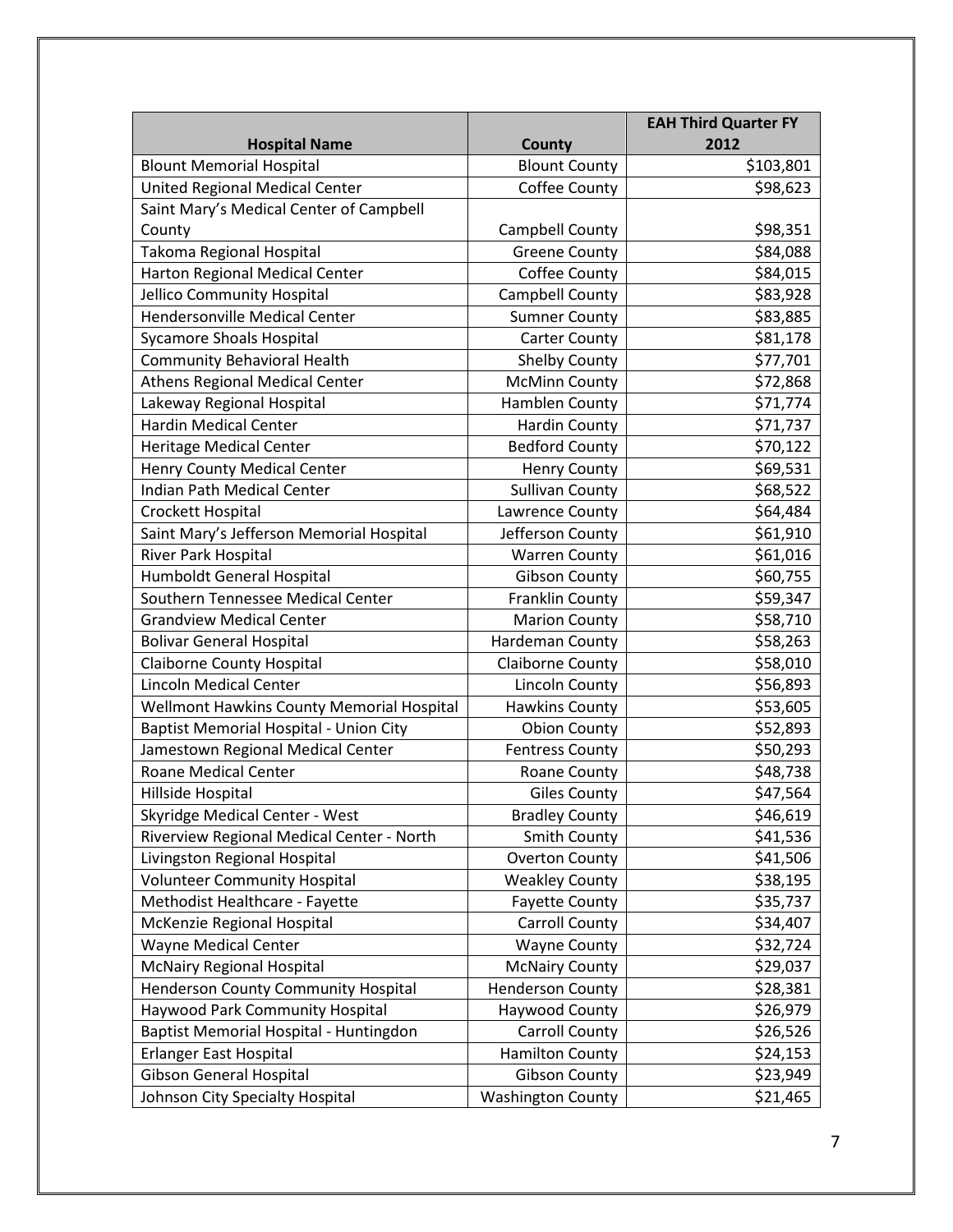|                                 |                       | <b>EAH Third Quarter FY</b> |
|---------------------------------|-----------------------|-----------------------------|
| <b>Hospital Name</b>            | County                | 2012                        |
| White County Community Hospital | White County          | \$20,329                    |
| Decatur County General Hospital | <b>Decatur County</b> | \$20,029                    |
| <b>Emerald Hodgson Hospital</b> | Franklin County       | \$16,503                    |
| <b>TOTAL</b>                    |                       | \$25,000,000                |

## **Number of Recipients on TennCare and Costs to the State**

At the end of the period January 1, 2012, through March 31, 2012, there were 1,197,824 Medicaid eligibles and 18,825 Demonstration eligibles enrolled in TennCare, for a total of 1,216,649 persons.

Estimates of TennCare spending for the third quarter are summarized in the table below.

|                               | 3rd Quarter*    |
|-------------------------------|-----------------|
| Spending on MCO services**    | \$1,362,869,800 |
| Spending on dental services   | \$39,930,100    |
| Spending on pharmacy services | \$206,927,500   |
| Medicare "clawback"***        | \$27,522,800    |

*\*These figures are cash basis as of March 31 and are unaudited.*

*\*\*This figure includes Integrated Managed Care MCO expenditures.*

*\*\*\*The Medicare Part D clawback is money states pay to the federal government to help offset costs the federal government incurs by covering the prescription benefit for enrollees who have both Medicare and Medicaid.*

## **Viability of MCCs in the TennCare Program**

**Claims payment analysis.** TennCare's prompt pay requirements may be summarized as shown below.

| <b>Entity</b> | <b>Standard</b>                                                       | <b>Authority</b>        |
|---------------|-----------------------------------------------------------------------|-------------------------|
| <b>MCOs</b>   | 90% of clean claims for payment for services delivered to             | $T.C.A. § 56-32-126(b)$ |
|               | TennCare enrollees are paid within 30 calendar days of the            |                         |
| (non-CHOICES  | receipt of such claims.                                               |                         |
| services)     |                                                                       |                         |
|               | 99.5% of all provider claims are processed, and, if                   |                         |
|               | appropriate, paid within 60 calendar days of receipt.                 |                         |
| <b>MCOs</b>   | 90% of clean electronically submitted Nursing Facility and            | TennCare contract       |
| (CHOICES      | applicable Home and Community Based Services claims <sup>11</sup> are |                         |
| services)     | processed and paid within 14 calendar days of receipt.                |                         |

<span id="page-7-0"></span><sup>&</sup>lt;sup>11</sup> Excludes Personal Emergency Response Systems (PERS), assistive technology, minor home modifications, and pest control claims. Claims for delivery of these services are handled like general MCO claims.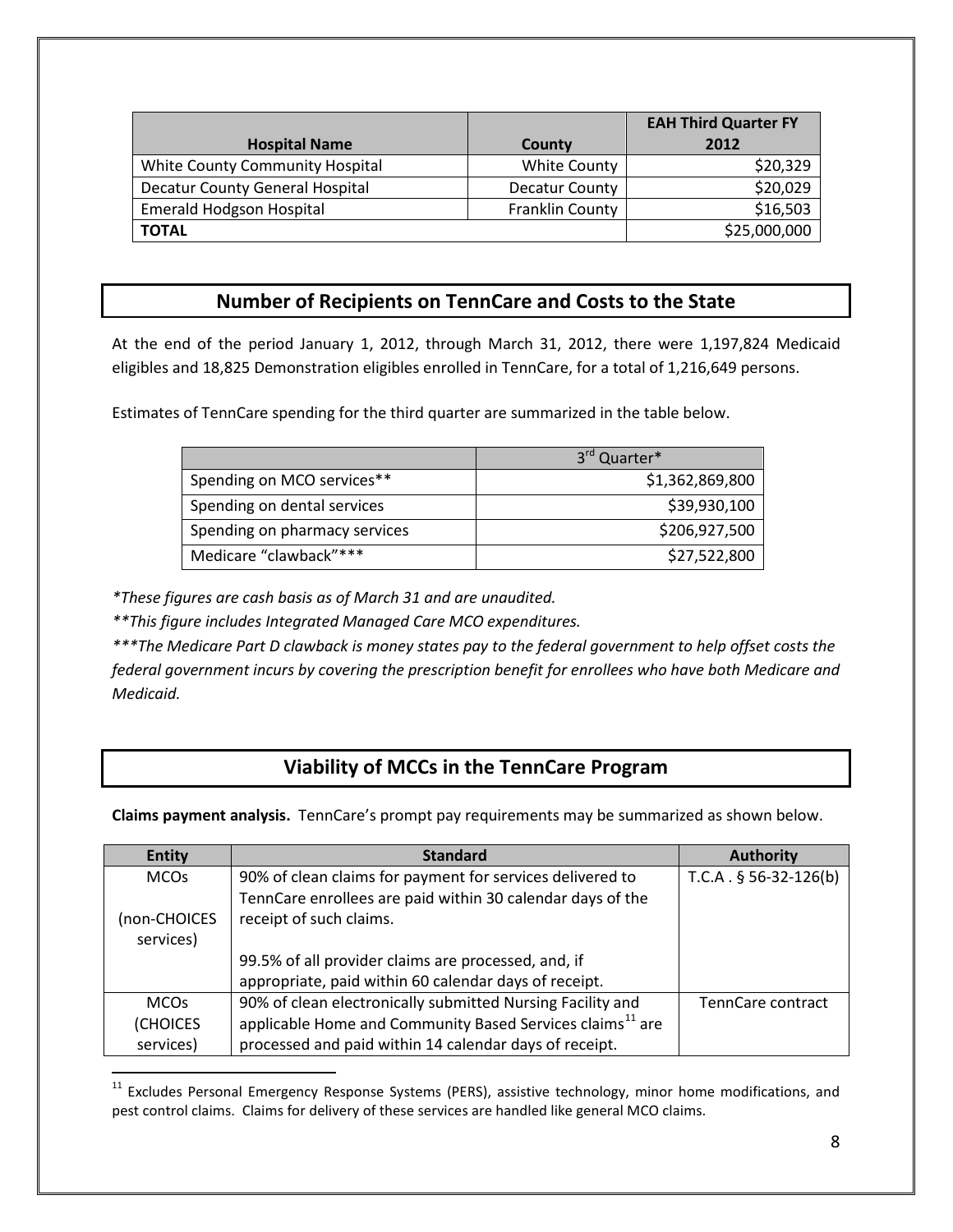| Entity     | <b>Standard</b>                                                                                                                                                                                 | Authority                                                                 |
|------------|-------------------------------------------------------------------------------------------------------------------------------------------------------------------------------------------------|---------------------------------------------------------------------------|
|            | 99.5% of clean electronically submitted Nursing Facility and<br>applicable Home and Community Based Services claims <sup>12</sup> are<br>processed and paid within 21 calendar days of receipt. |                                                                           |
| <b>DBM</b> | 90% of clean claims for payment for services delivered to<br>TennCare enrollees are processed, and, if appropriate, paid<br>within 30 calendar days of the receipt of such claims.              | TennCare contract<br>and in accordance<br>with T.C.A . § 56-32-<br>126(b) |
|            | 99.5% of all provider claims are processed, and, if<br>appropriate, paid within 60 calendar days of receipt.                                                                                    |                                                                           |
| <b>PRM</b> | 100% of all clean claims submitted by pharmacy providers are<br>paid within 10 calendar days of receipt.                                                                                        | TennCare contract                                                         |

The MCOs, the DBM, and the PBM are required to submit monthly claims data files of all TennCare claims processed to the Tennessee Department of Commerce and Insurance (TDCI) for verification of statutory and contractual prompt pay compliance. The plans are required to separate their claims data by TennCare Contract (i.e., East, Middle, or West Grand Region) and by subcontractor (i.e., claims processed by a vision benefits manager). Furthermore, the MCOs are required to identify separately non-emergency transportation (NEMT) claims in the data files. Finally, the MCOs are required to submit separate claims data files representing a subset of electronically submitted Nursing Facility and applicable Home and Community Based Services claims for the CHOICES enrollees. TDCI then performs an analysis and reports the results of the prompt pay analyses by NEMT and CHOICES claim types, by subcontractor, by TennCare contract, and by total claims processed for the month.

If an MCO does not comply with the prompt pay requirements based on the total claims processed in a month, TDCI has the statutory authority to levy an administrative penalty of \$10,000 for each month of non-compliance after the first instance of non-compliance was reported to the plan. The TennCare Bureau can also assess liquidated damages pursuant to the terms of the TennCare Contract. If the DBM and PBM do not meet their contractual prompt pay requirements, only the TennCare Bureau can assess applicable liquidated damages against these entities.

**Net worth requirement.** By statute, the minimum net worth requirement for each TennCare MCO is calculated based on premium revenue for the most recent calendar year, as well as any TennCare payments made to the MCO that are not reported as premium revenue.

TDCI's calculations for the net worth requirement reflect payments made for the calendar year ended December 31, 2011. During this quarter, the MCOs submitted their National Association of Insurance Commissioners (NAIC) 2011 Annual Financial Statement. As of December 31, 2011, TennCare MCOs reported net worth as indicated in the table below.<sup>[13](#page-8-1)</sup>

<span id="page-8-0"></span> $12$  Ibid.

<span id="page-8-1"></span><sup>&</sup>lt;sup>13</sup> The "Net Worth Requirement" and "Reported Net Worth" figures in the table are based on the MCOs' companywide operations, not merely their TennCare operations. AmeriGroup, for instance, operates a Medicare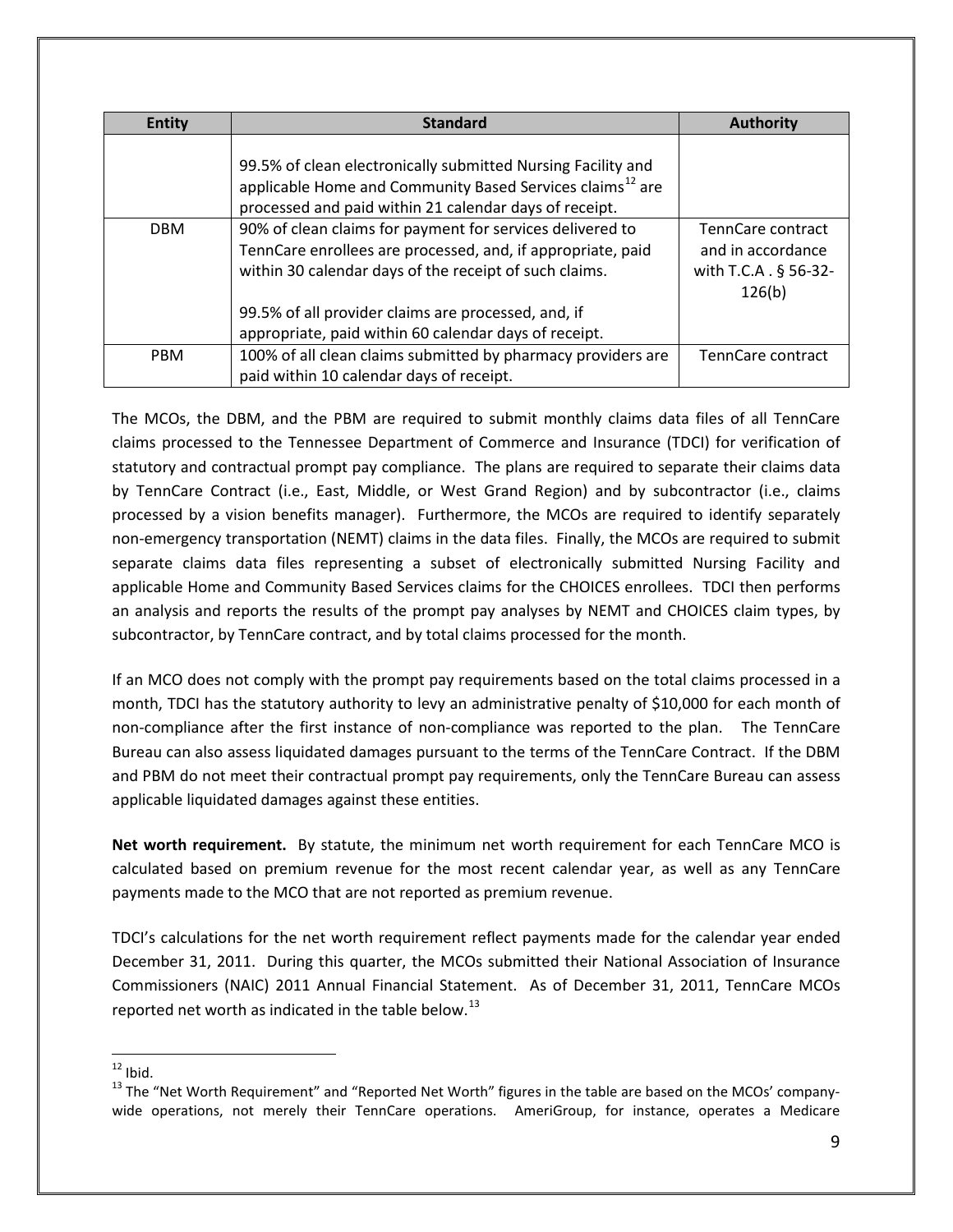|                                                                                   | <b>Net Worth</b><br>Requirement | Reported<br><b>Net Worth</b> | Excess/<br>(Deficiency) |
|-----------------------------------------------------------------------------------|---------------------------------|------------------------------|-------------------------|
| AmeriGroup Tennessee                                                              | \$17,551,988                    | \$144,193,492                | \$126,641,504           |
| UnitedHealthcare Plan of the River<br>Valley (UnitedHealthcare Community<br>Plan) | \$62,651,284                    | \$452,776,017                | \$390,124,733           |
| Volunteer State Health Plan (BlueCare<br>& TennCare Select)                       | \$34,651,682                    | \$159,450,400                | \$124,798,718           |

All TennCare MCOs met their minimum net worth requirements as of December 31, 2011.

## **Success of Fraud Detection and Prevention**

The mission of the OIG is: *To identify, investigate, and prosecute persons who commit fraud or abuse against the TennCare program and to recoup money owed to the State of Tennessee.* The OIG staff receives case information from a variety of sources including: local law enforcement, the TennCare Bureau, Health Related Boards (HRB), the Department of Human Services (DHS), other state agencies, health care providers, Managed Care Contractors (MCCs), and the general public via the OIG web site, fax, written correspondence, and phone calls to the OIG hotline. The statistics for the third quarter of the 2011 - 2012 fiscal year are as follows:

### **Summary of Enrollee Cases**

|                       | Quarter | <b>Grand Total to Date</b><br>(since creation of OIG in July 2004) |
|-----------------------|---------|--------------------------------------------------------------------|
| Cases Received        | 1.480   | 138,635                                                            |
| Abuse Cases Received* | 1.692   | 67.107                                                             |

*\* Abuse cases may be referred to the appropriate Managed Care Organization (MCO), the TennCare Bureau, or DHS for further review/action.*

### **Court Fines & Costs Imposed**

|                                  | Quarter     | <b>Grand Total to Date</b><br>(since creation of OIG in July 2004) |
|----------------------------------|-------------|--------------------------------------------------------------------|
| <b>Fines</b>                     | \$33,400.00 | \$538,342.00                                                       |
| <b>Court Costs &amp; Taxes</b>   | \$4,623.59  | \$199,206.49                                                       |
| <b>Court Ordered Restitution</b> | \$66,196.77 | \$1,904,108.74                                                     |
| Drug Funds/Forfeitures           | \$403.00    | \$419,107.40                                                       |

Advantage Plan in Middle Tennessee, while UnitedHealthcare has several lines of business in Illinois, Iowa, Virginia, and Tennessee. Volunteer State Health Plan, by contrast, operates solely on TennCare's behalf.

 $\overline{a}$